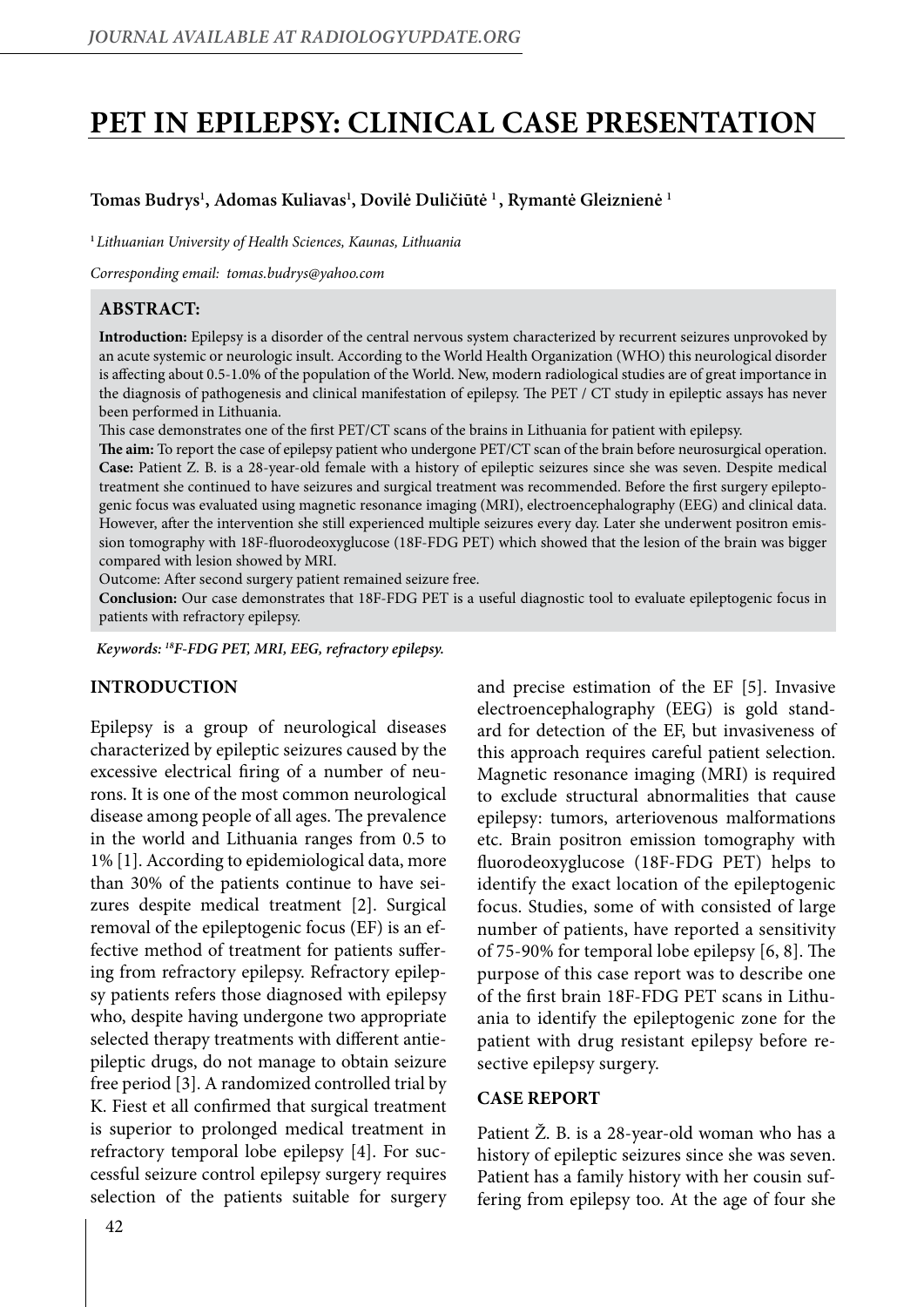presented at the hospital because of fever (39Cº) and febrile seizures with an upward gaze, tonic-clonic seizures and fibrillations of the left part of the face. She was treated with diazepam, later on with phenobarbital and seizures stopped. In 1995 our patient experienced her first non-febrile seizure: seizure started with loss of consciousness, back muscle spasm and upward left eye gaze. In 1997 she was diagnosed with partial epilepsy with secondary generalization (cryptogenic partial epilepsy) and treated in the Department of Neurology at Vilnius University Hospital Santaros Klinikos. During the course of the disease patient has tried many antiepileptic medications including carbamazepine and sodium valproate, both in monotherapy and in combination, which failed to achieve seizure control. All antiepileptic drugs she tried failed to sustain seizures. In 2002 because of a drug resistant epilepsy she underwent presurgical evaluation at Lithuanian University of Health and Sciences hospital.

#### **MRI imaging and EEG**

EEG demonstrated abnormalities in the right frontotemporal zone, a sleep EEG only registered information from the first two stages of the sleep. MRI showed a part of the right posterior middle frontal gyrus cortex that was thicker (Figure 1). The abnormalities found on EEG were matching the MRI findings (Figure 2).

#### **First surgery**

Using MRI, EEG and clinical data it was decided to remove the abnormal brain cortex found on MRI. Surgery went without complications, unfortunately, patient had postoperative recurrent seizures 1-4 per night. After the surgery she continued treatment, but she still experienced multiple seizures every day (8-9 per day). In March 2012 she had a control MRI which showed a small abnormal cortex right mass in the same region (Figure 3) but re-operation was not recommended.



**Figure 1. Abnormalities of the cortex in the right posterior middle frontal gyrus**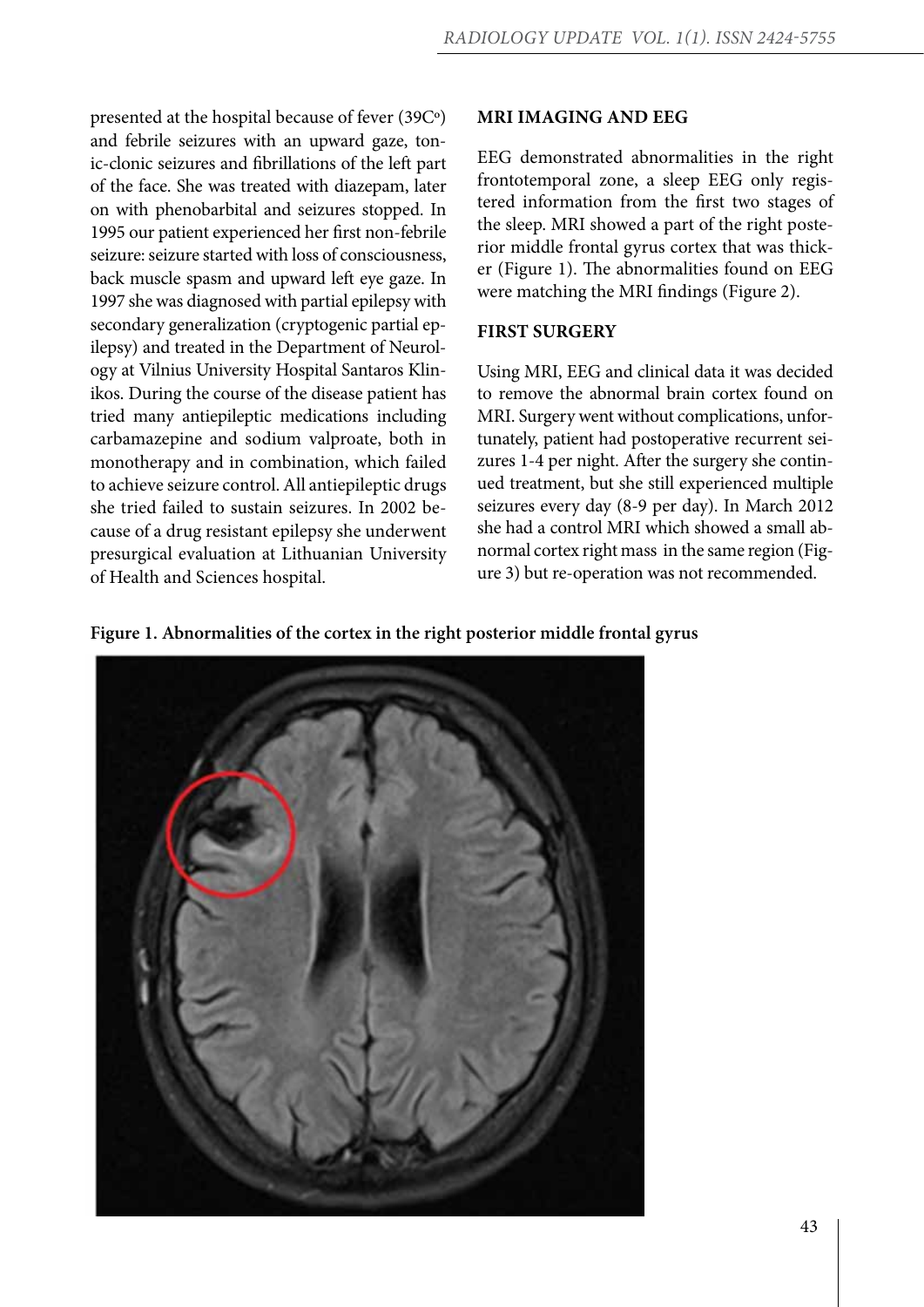

**Figure 2. EEG findings demonstrating abnormalities in the right frontotemporal zone.**

**Figure 3. Small abnormal cortex mass in the right**

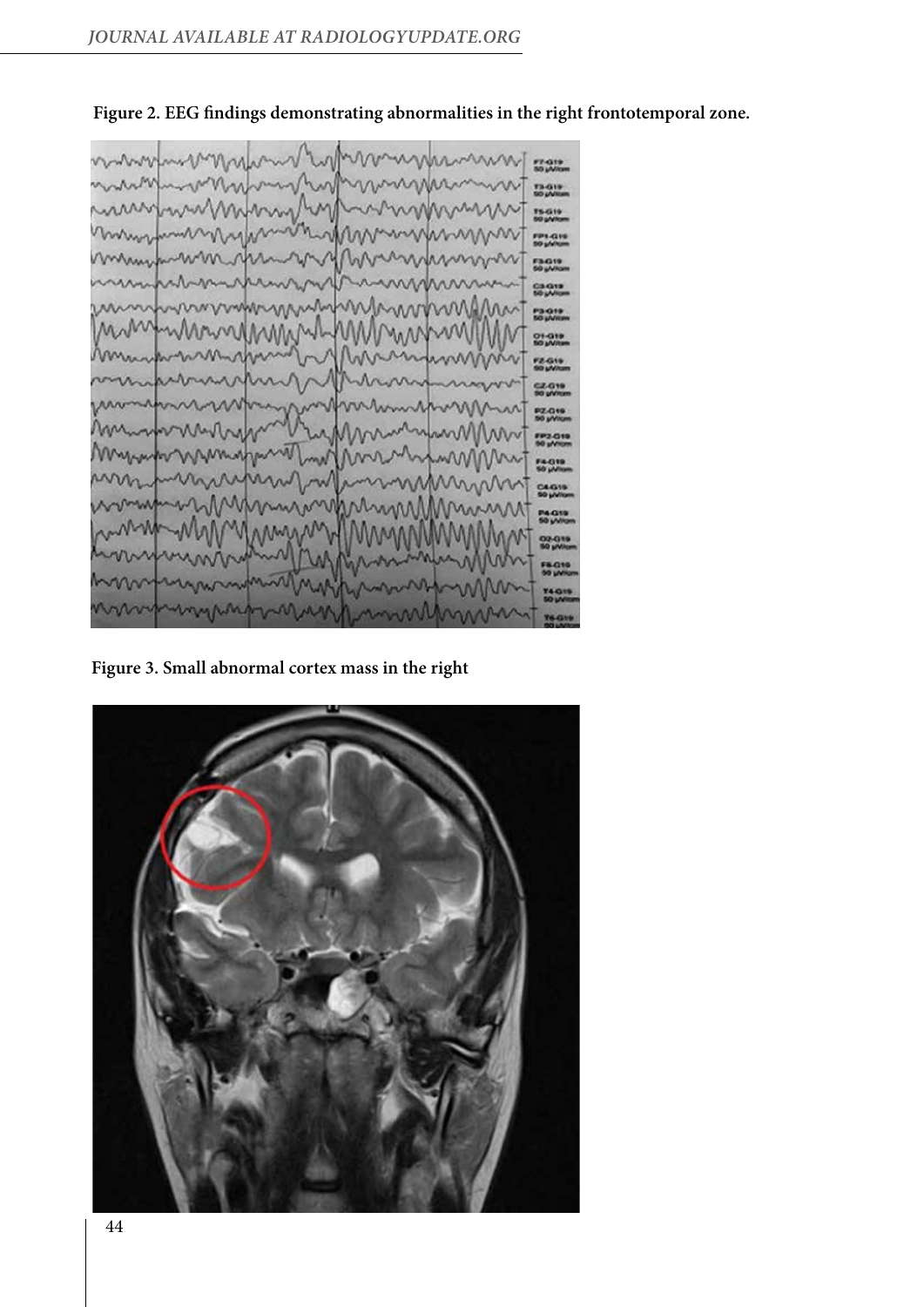## **Positron Emission Tomography**

Before the second surgery she underwent PET scan with 18F-FDG at Hospital of Lithuanian University of Health Sciences which showed hypometabolism in the right frontal region in the cross-section of the frontal and precentral sulcus with a hypoperfusion zone around this area (Figures 4, 5, 6). Compared with MRI taken before PET, the localization of the lesion was in the same place like on MRI scan, but the zone of hypoperfusion was bigger.

## **Results**

In 2015 she was considered for reoperation after the first failed resective epilepsy surgery. Patient has remained seizure free since the second surgery.

**Figure 4. Hypometabolism with a hypoperfusion zone around in the right frontal region.**



#### **Discussion**

PET is widely available noninvasive technique in the world that plays an important role in the presurgical evaluation of patients with medical resistant refractory epilepsy. It can help to make

**Figures 5, 6. Sagittal and frontal views.**





decision in over 50% of patients with both positive and negative MRI findings before the intervention [7]. To our knowledge so far, only few patients with refractory epilepsy were examined using 18F-FDG PET in Lithuania. The use of this technique is was limited by the lack of indications for brain PET scans and a high cost. PET is valuable technique with high sensitivity especially for evaluating people with temporal lobe epilepsy (TLE). It can localize EF with up to 90% sensitivity for TLE and for extratemporal epilepsy (extra-TLE) up to 55% [8;9]. In this case 18F-FDG PET was applied because it can provide important information in ad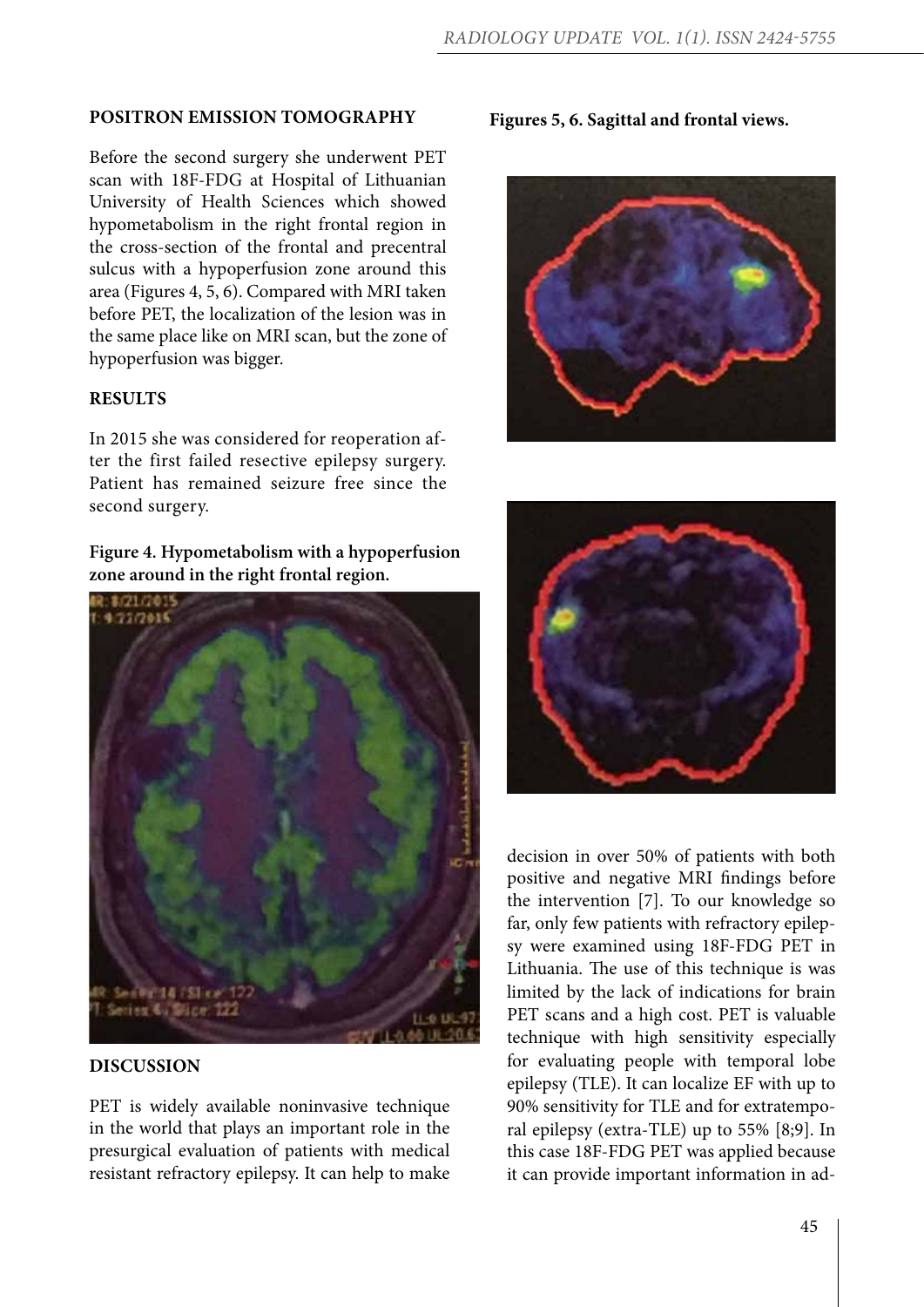dition to MRI as first surgery based on MRI results wasn't successful. Studies showed that PET co-registration with MRI improves detection of the lesion and surgical success [10]. There are several advantages of PET/MRI co-registration. First, it provides improvement in EF localization with requiring little additional time and workload, furthermore, hybrid system minimizes patient discomfort while improving the detection of EF. Finally, when examining pediatric patients in comparison to PET/CT, the effective dose is reduced [11]. Recent study shows that statistical parametric mapping may improve the sensitivity of 18F-FDG PET in cases where visual assessment is negative [12]. Some non-FDG brain PET studies such as 11C-flumazenil (FMZ) PET are thought to be more sensitive and accurate than FDG-PET in the detection of EF in patients both with TLE and extra-TLE epilepsy [13] but their use in clinical practice is limited because they usually have short half-life and require cyclotron on-site [14]. PET is superior method in lateralization of the EF comparing it with ictal SPECT, other imaging modality used for EF localisation, although they are both more sensitive than MRI. Multimodality approach (use of MRI, PET and ictal SPECT) together is especially beneficial in cases of negative MR findings[15].